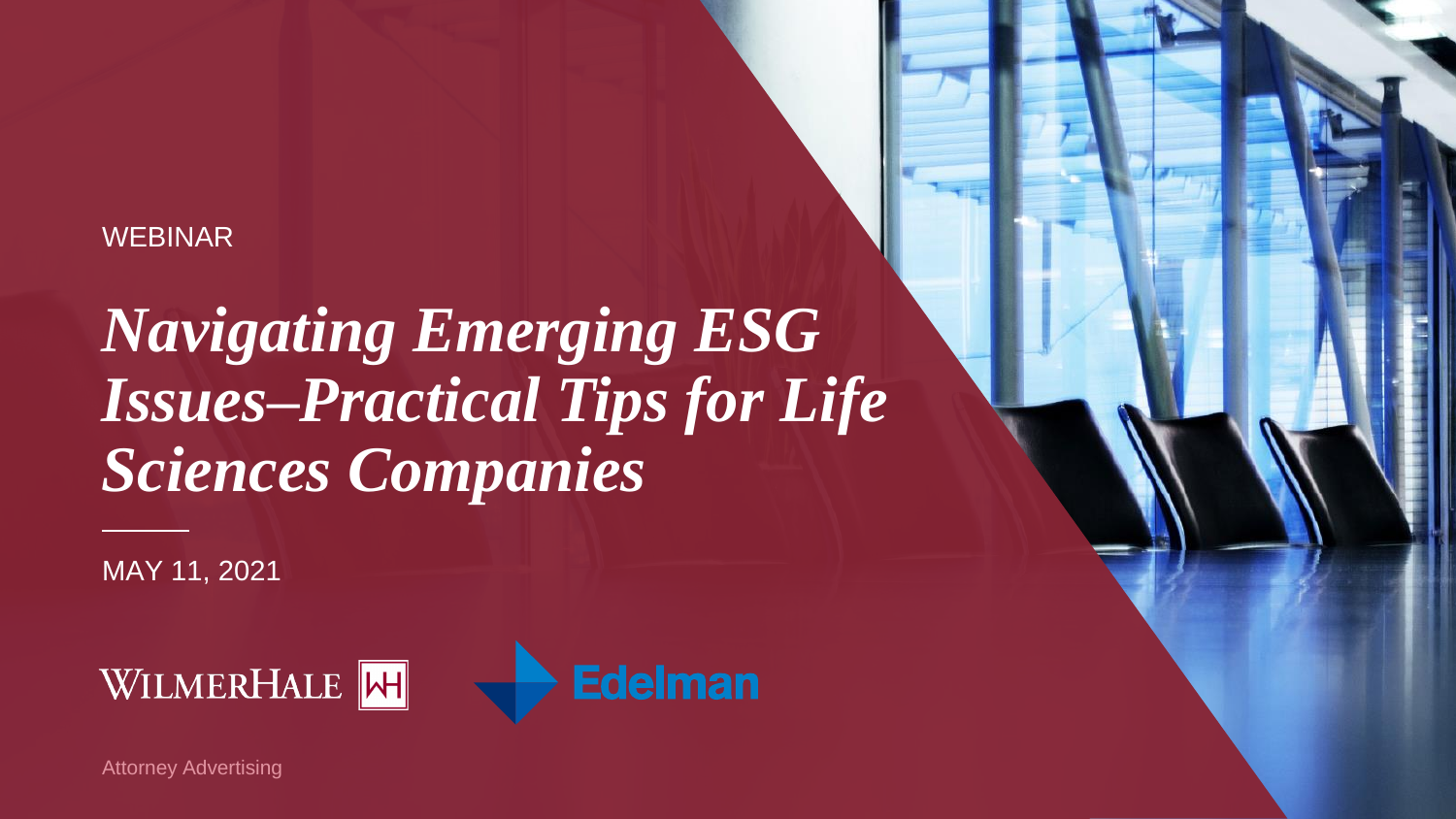## *Webinar Guidelines*

- Participants are in listen-only mode
- Submit questions via the Q&A feature
- Questions will be answered as time permits
- Offering one CLE credit in California and New York\*
- The webcast is being streamed through your computer, so there is no dial-in number. For the best quality, please make sure your volume is up and other applications are closed. If you experience a delay or get disconnected, press F5 to refresh your screen at any time
- For additional help with common technical issues, click on the question mark icon at the bottom of your screen

*WilmerHale has been accredited by the New York State and California State Continuing Legal Education Boards as a provider of continuing legal education. This program is being planned with the intention to offer CLE credit in California and non-transitional credit in New York. This program, therefore, is being planned with the intention to offer CLE credit for experienced New York attorneys only. Attendees of this program may be able to claim England & Wales CPD* for this program. WilmerHale has been approved as a Colorado Certified Provider, as recognized by the Colorado Supreme Court Continuing Legal and Judicial Education Committee. We will apply for Colorado CLE if requested. The type and amount of credit awarded will be determined solely by the Colorado *Supreme Court. New Jersey grants reciprocal credit for programs that are approved in New York. We can also issue Connecticut credit for this program. All*  attendees, regardless of jurisdiction, will receive a uniform certificate of attendance that shows the states in which the program was approved. Attendees *requesting CLE credit must attend the entire program. CLE credit is not available for on-demand webinar recordings.*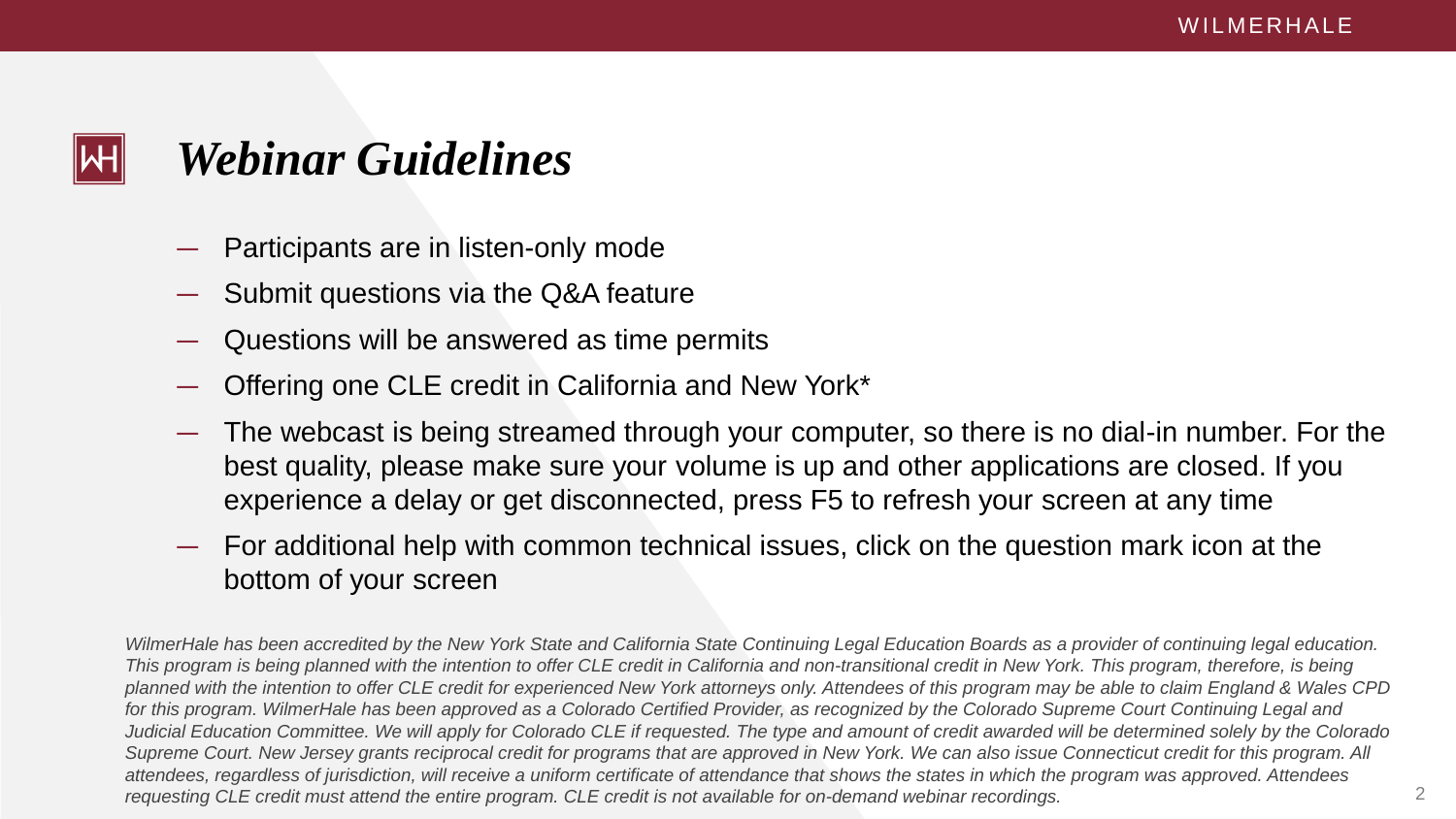WEBINAR *Panelists*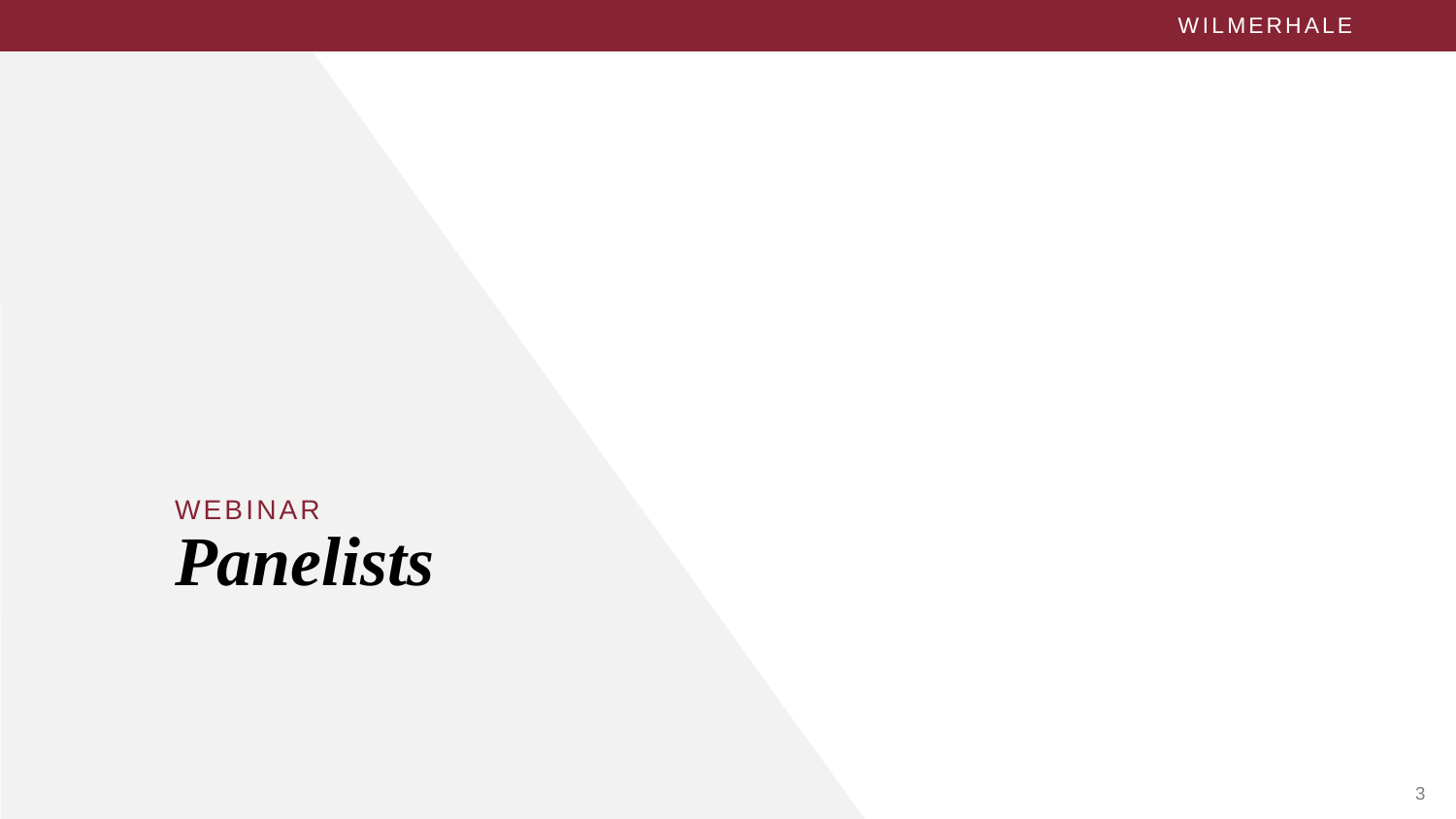

## *Panelists*



### **Lillian Brown**

Co-Chair, Corporate Governance & Disclosure **Group** *WilmerHale*





### **Cynthia T. Mazareas**

Partner, Life Sciences Group, Corporate Governance & Disclosure Group *WilmerHale*



### WILMERHALE

### **Heidi DuBois**

Executive Vice President & Head of ESG *Edelman*

## **Susan S. Muck**

Partner, Securities Litigation & Enforcement Group *WilmerHale*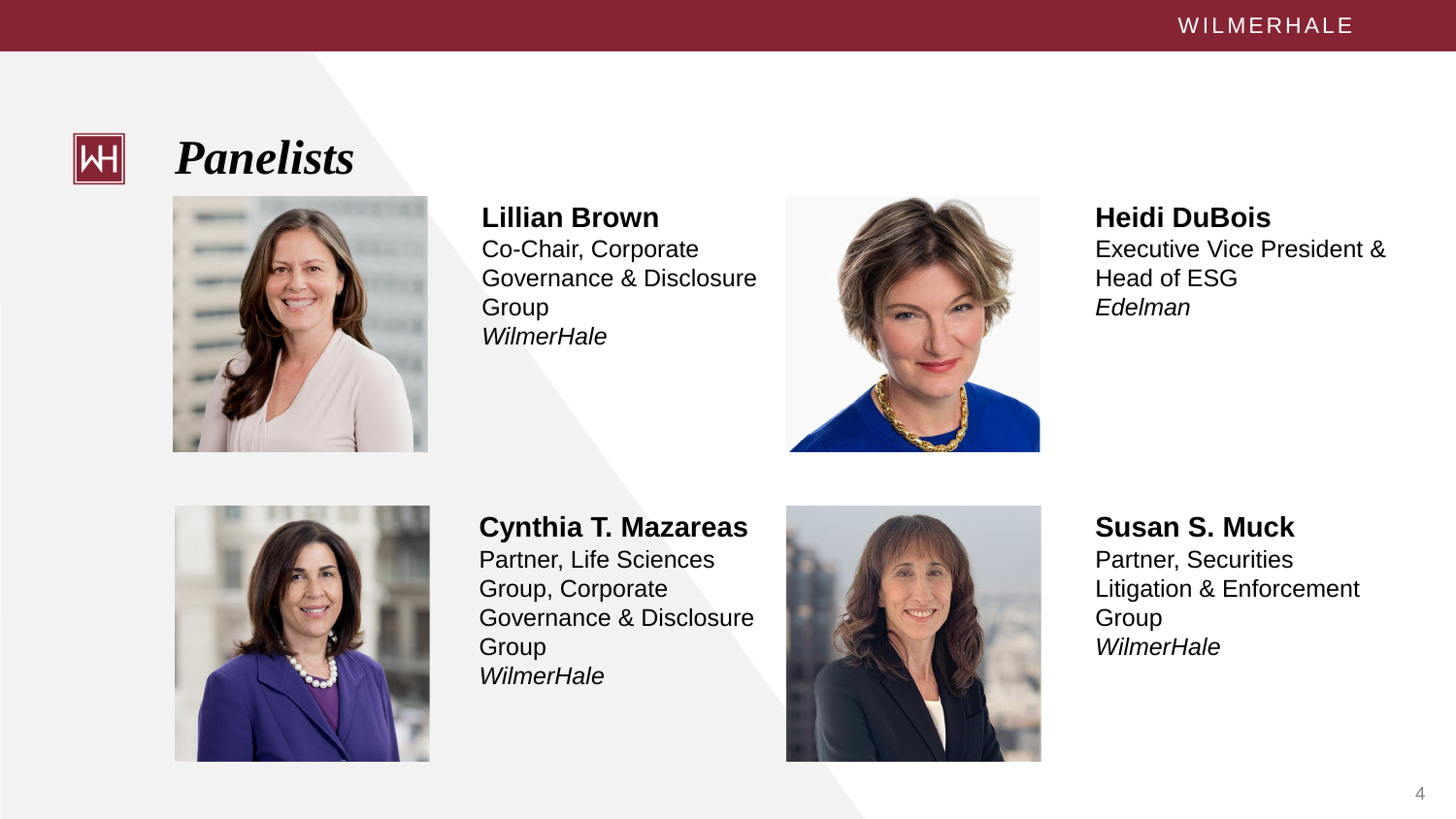

- 1. What is ESG?
- 2. Investor Activism–Relevance for Life Sciences Companies
- 3. ESG Disclosure–Relevance of SEC Developments for Life Science Companies
- 4. ESG Litigation
- 5. What Should Life Science Boards be Doing?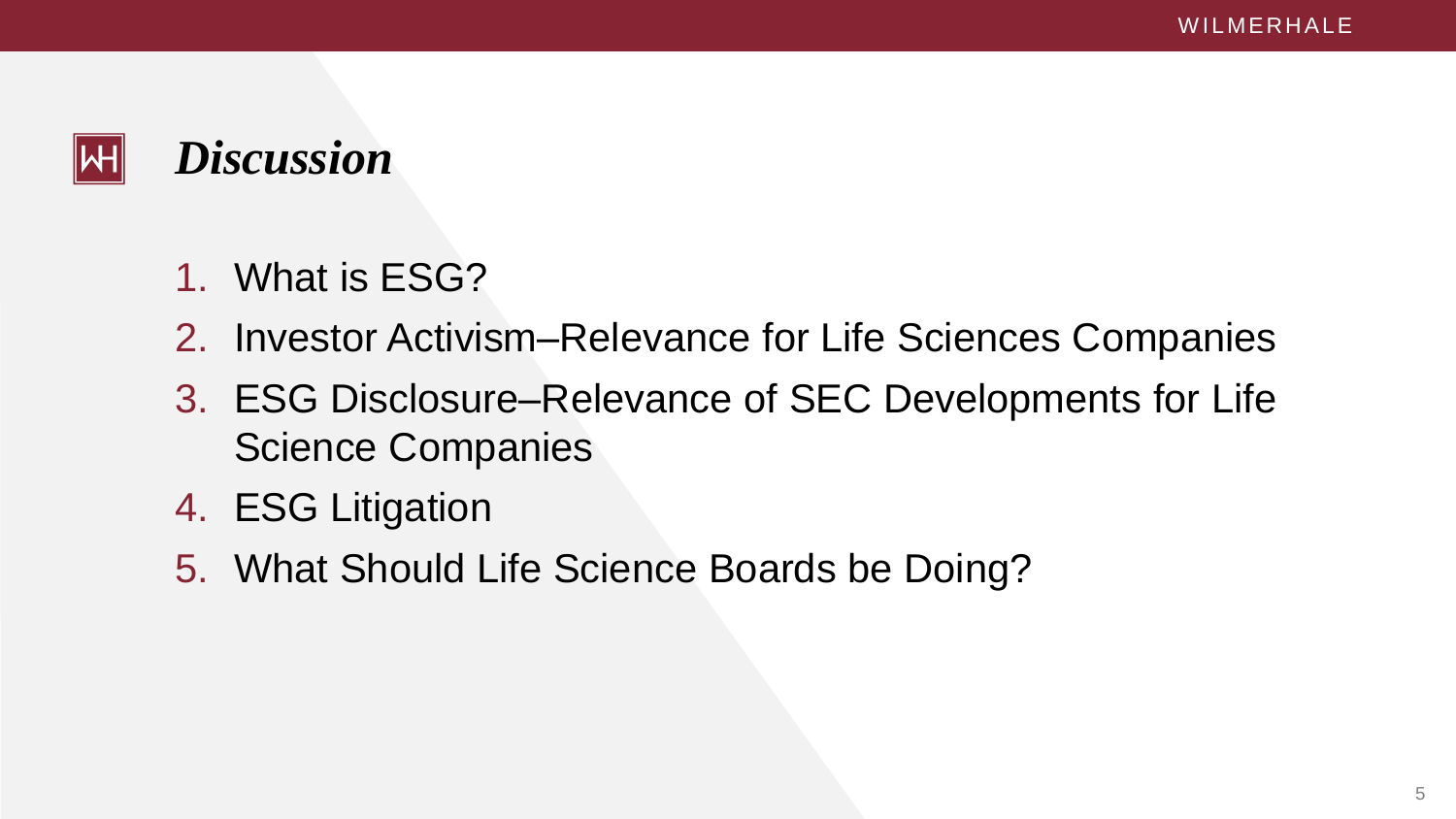# *ESG: An Accelerating Governance Trend*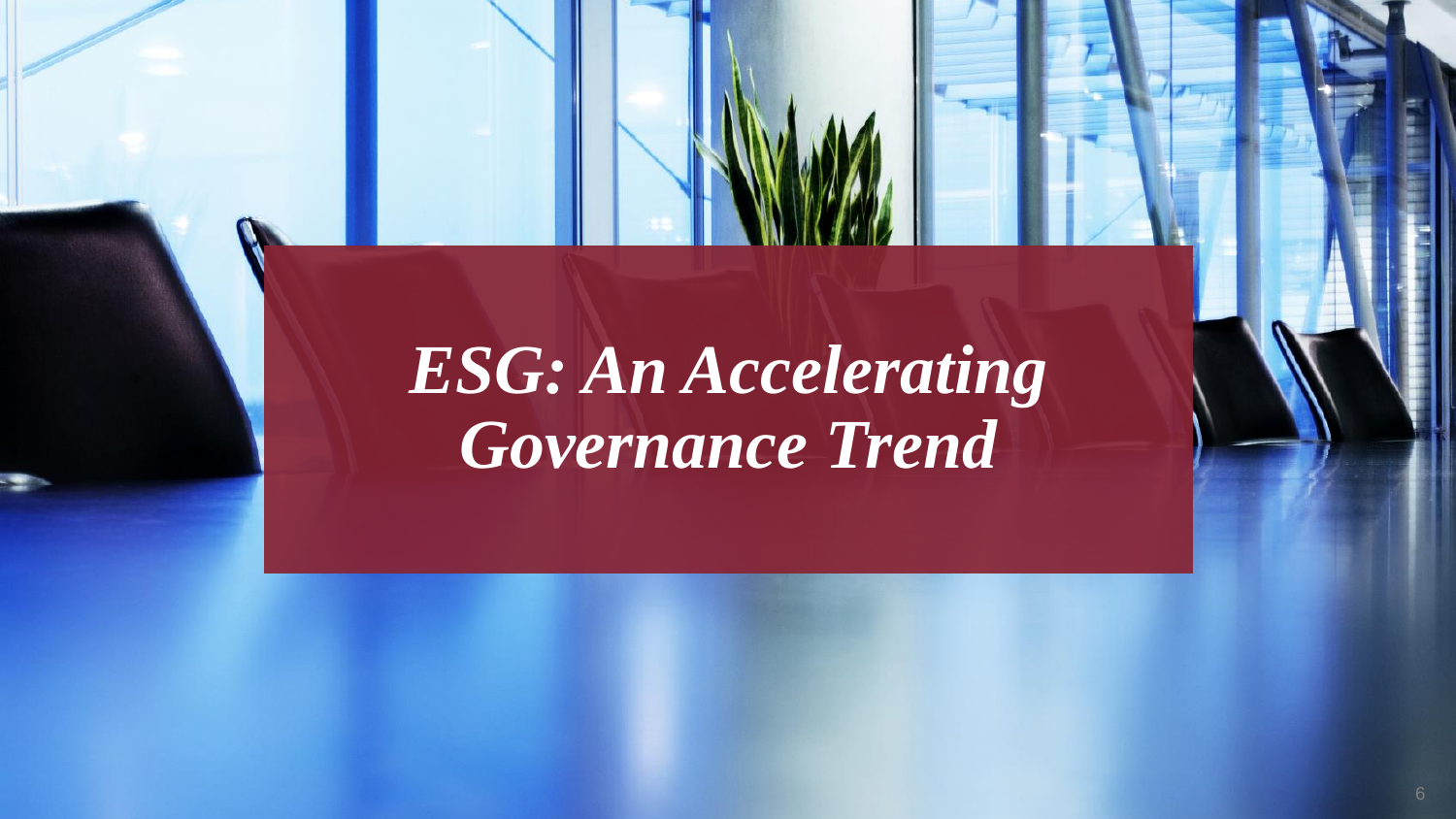## *Implications of Increasing Stakeholder Activism*

- Investor interest in sustainable investing funds
- Investor engagement
	- Sustainability reports
	- KPIs
	- Voting policies
- Increased focus on social inequalities (board diversity, pay equity, HCM, worker conditions)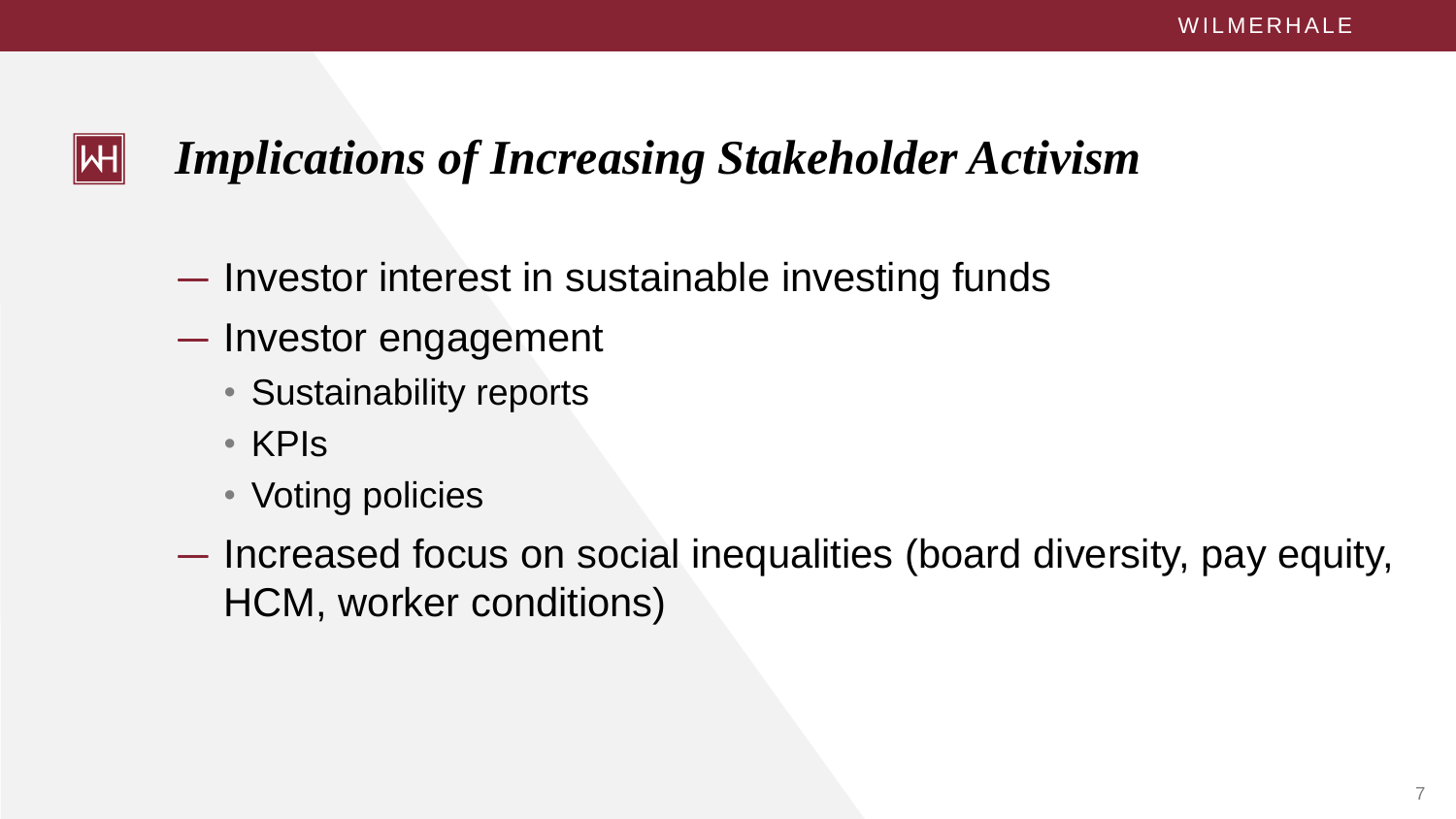## *Impact of Increasing SEC Focus*

- ESG is clear priority for SEC
- Expect a shift away from principlesbased, voluntary disclosure
- Recent request for public comment on questions relating to climate change disclosures
- Corp Fin calling for development of global disclosure standards
- Climate and ESG Task Force added to Division of Enforcement
- SEC's Investor Advisory Committee is recommending mandatory ESG reporting - potential for mandated disclosure on climate matters, diversity, pay equity, political spending and other ESG topics
	-
	-
	-
	-
	- SEC Chair has named first ever Senior Policy Advisor for Climate and ESG
	- SEC has signaled increased scrutiny of ESG disclosures (climate risks)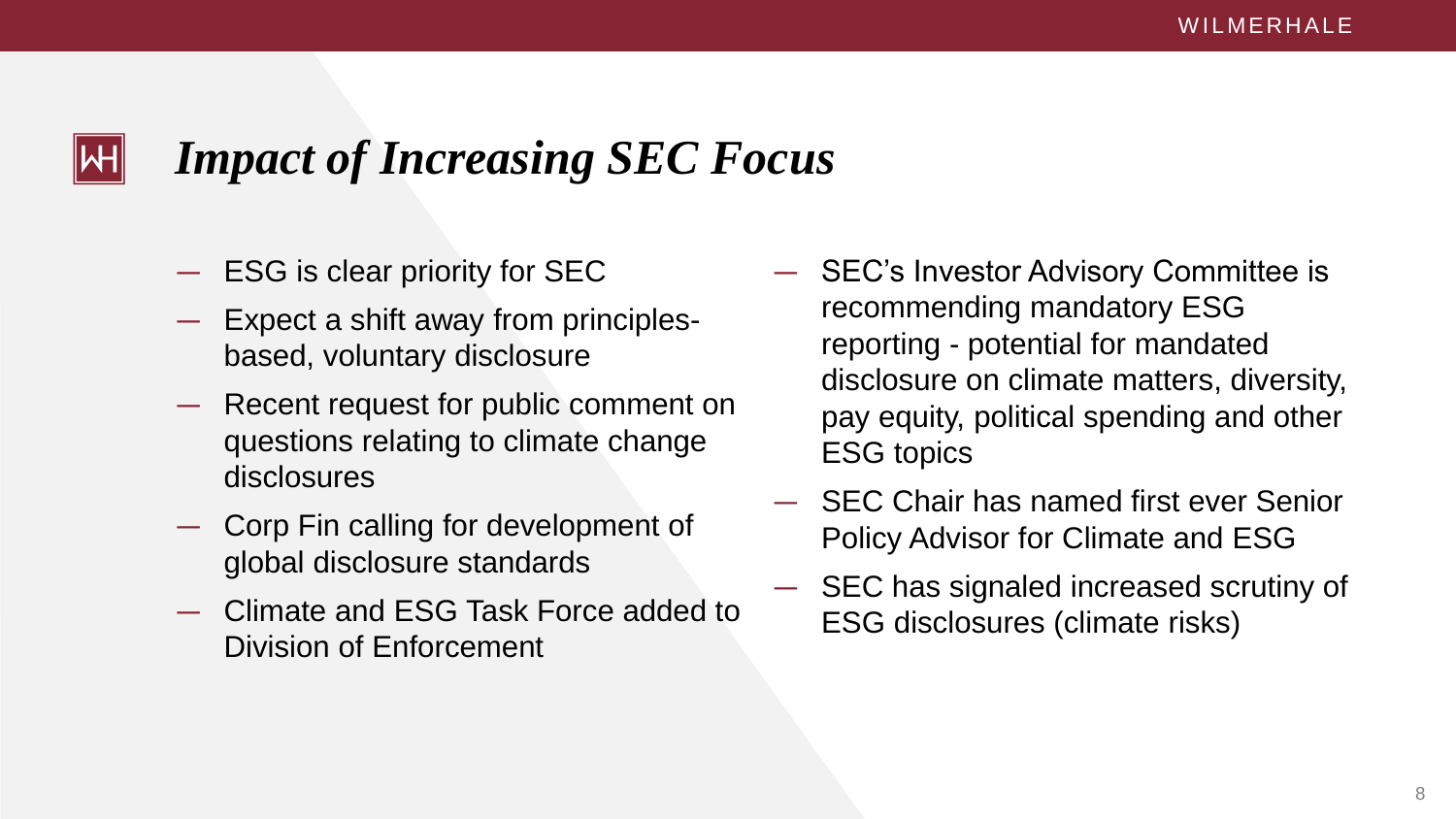

## *Intersection of Politics and ESG*

- Legislative and administrative developments
	- Various bills in House and Senate related to ESG
- DOL initiatives

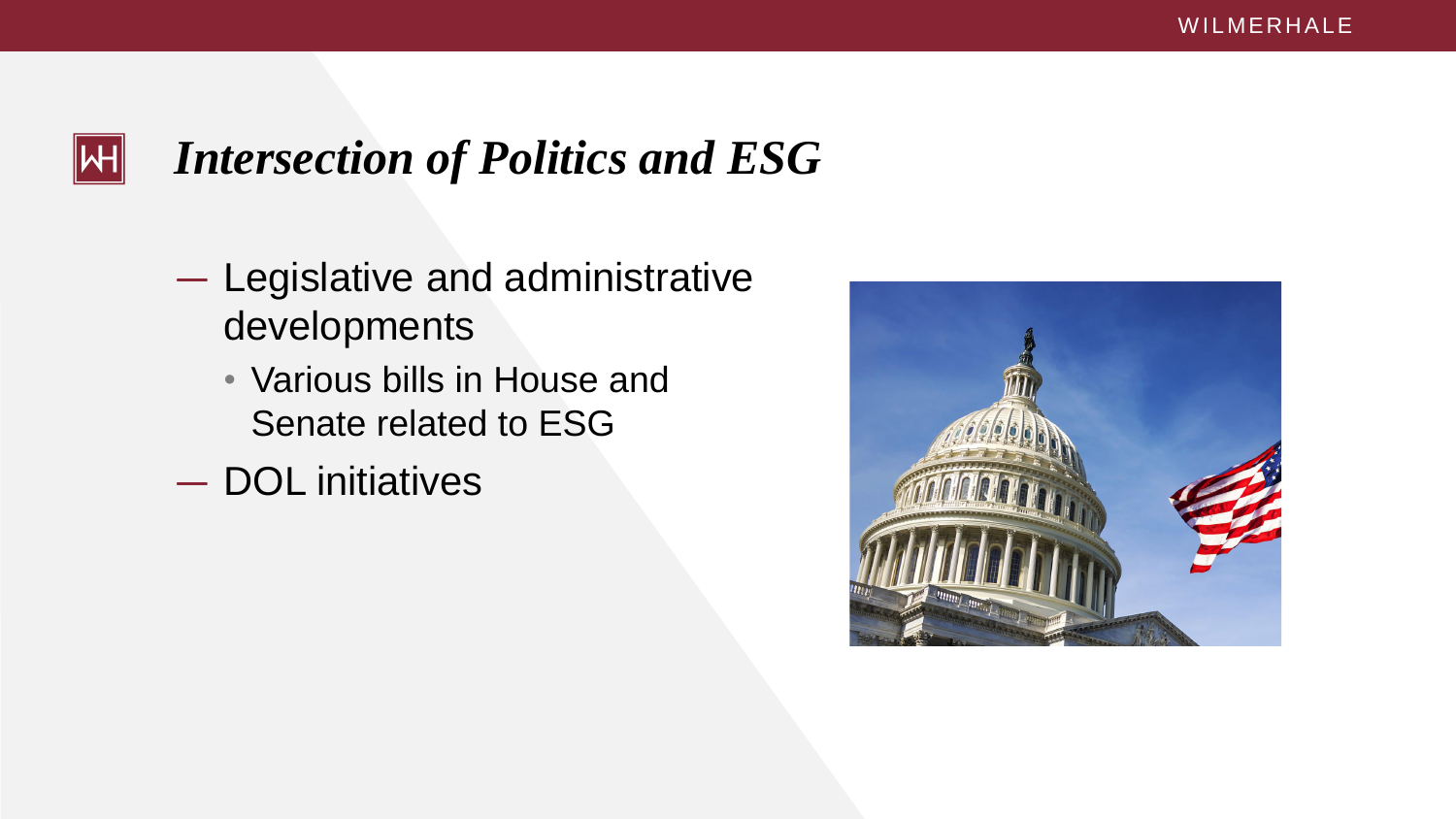# *The Governance of E and S*

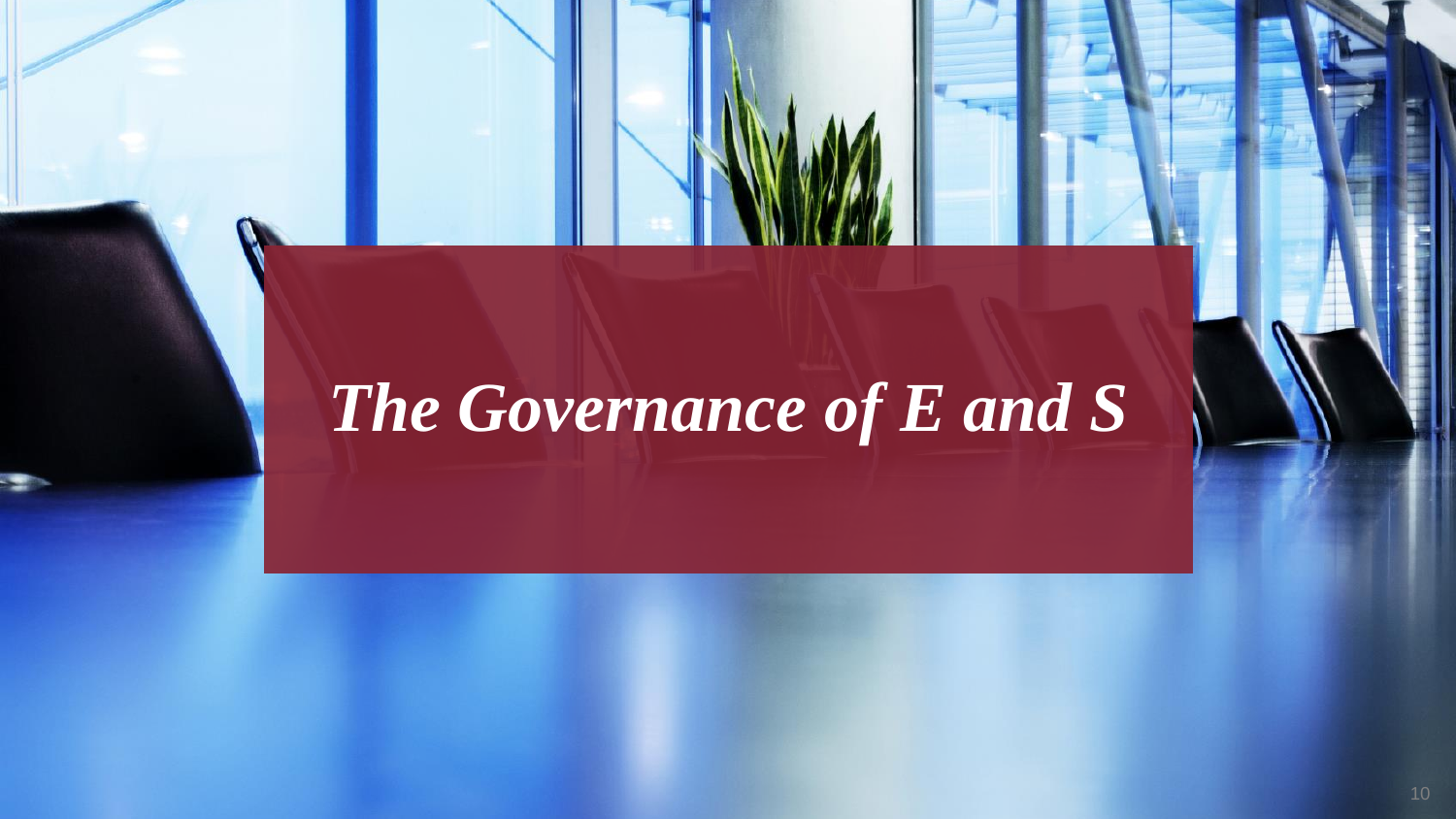

## *Best Practices for Management of "Mission Critical" Risk*

- Actual risks
- Reputational risks
- Board's duty of oversight (Caremark line of cases)

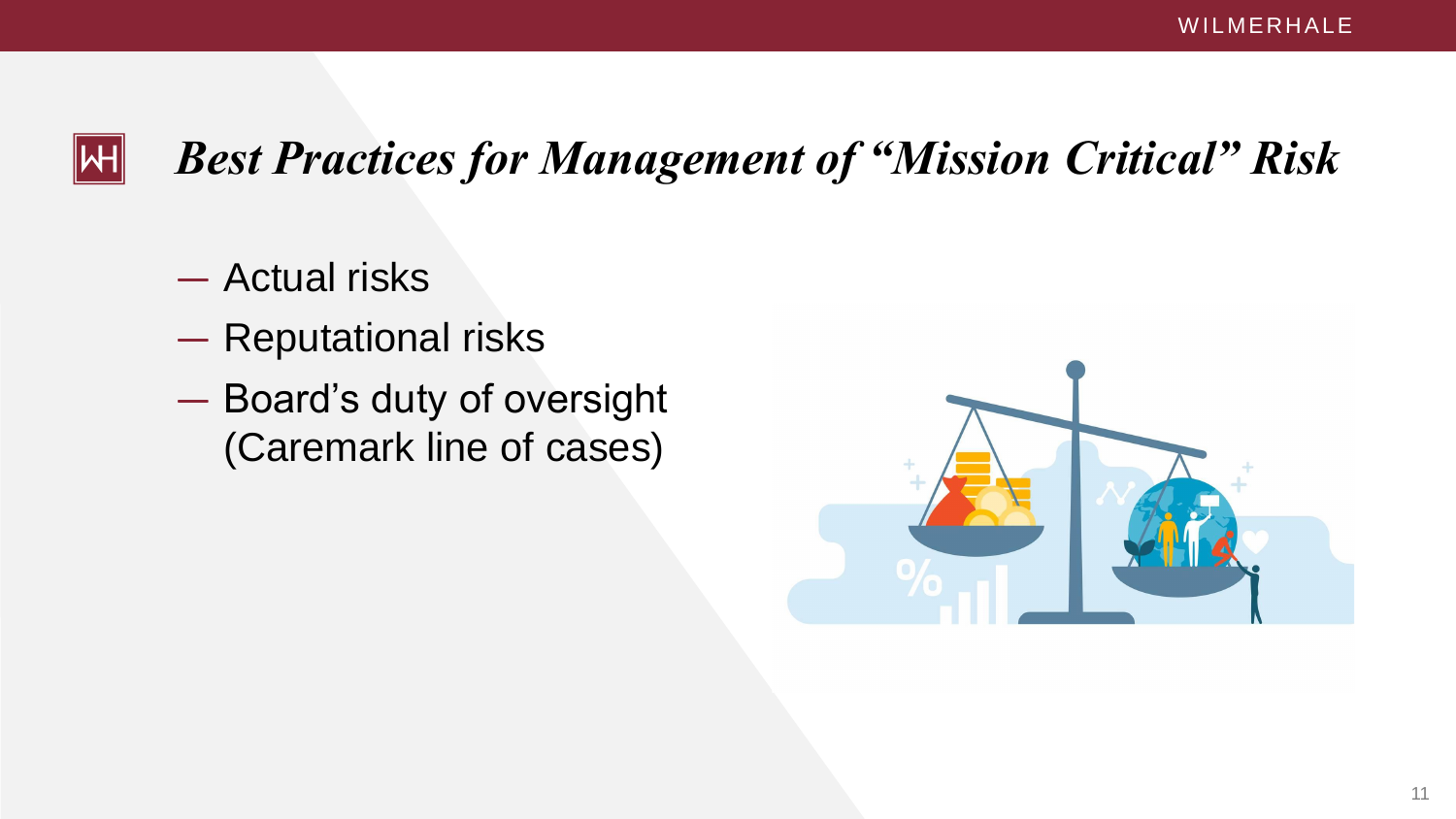## *ESG Litigation Risk*

- Securities law claims / 10b-5 liability
- Derivative claims
- Consumer Protection Laws
- Potential Claimants: regulators/AGs/individuals
- Recent litigation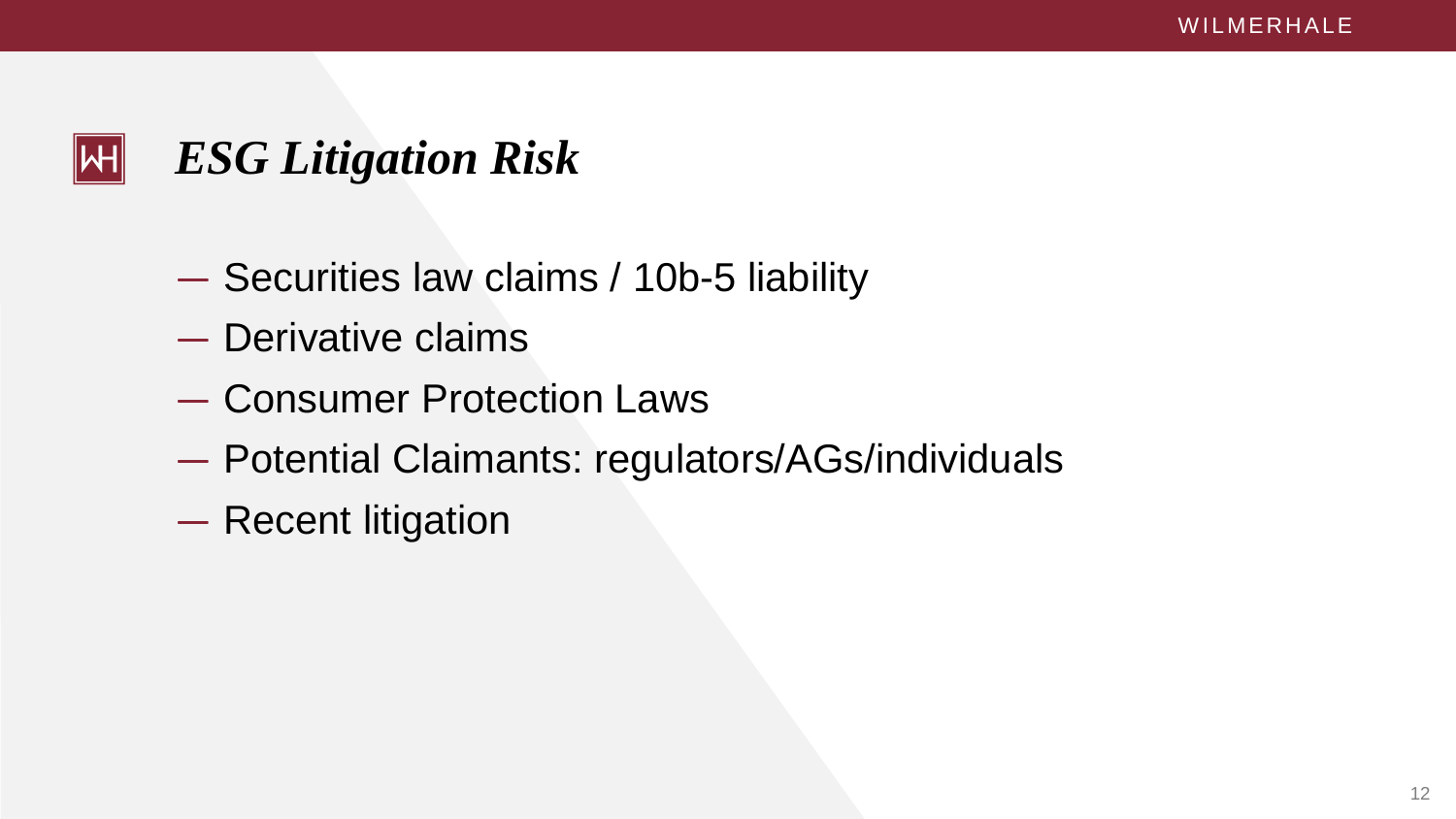## *Best Practices for Disclosures*

- Apply same rigor as other SEC disclosures (effective controls and procedures)
- Avoid being overly aspirational
- Invoke safe harbor for forward-looking ESG statements, include appropriate disclaimers